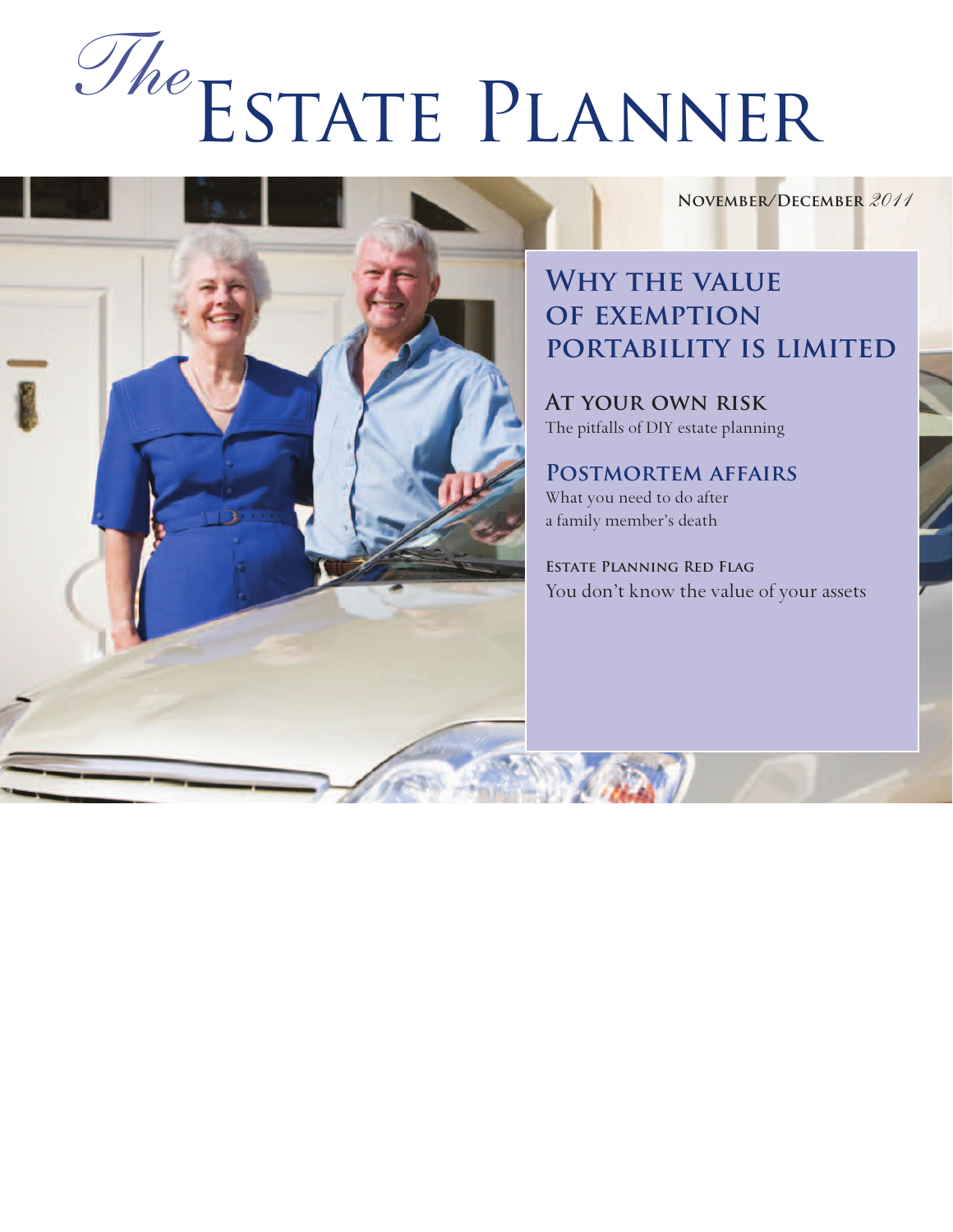# **Why the value of exemption portability is limited**

**C**<br>
est<br>
yea One notable change to estate tax law from last year's Tax Relief act is the "portability" of gift and estate tax exemptions. For the first time, when one spouse dies, the surviving spouse can take advantage of the deceased spouse's unused exemption.

> The objective of portability is laudable — namely, to allow married couples to take advantage of their combined exemptions without the need for complex estate planning strategies. But on closer inspection, its value is limited.



#### **Use it or lose it**

Before portability, married couples who wished to take full advantage of both spouses' exemptions had to "use it or lose it." Each spouse had to have enough assets in his or her name to make use of the exemption. If one spouse owned most or all of the couple's wealth and the "nonowner" spouse died first, the latter's exemption amount would be wasted.

Also, each spouse's estate plan had to be designed to avoid taxation of otherwise exempt amounts in the surviving spouse's estate. Suppose, for example, that each spouse owned \$5 million in assets and their wills provided for those assets to pass to the survivor.

The transfer would be tax exempt under the unlimited marital deduction (provided each spouse was a U.S. citizen), but the assets eventually would be taxed in the survivor's estate. Assuming the survivor had \$10 million in assets at death and the exemption hadn't changed, \$5 million would be subject to estate tax. Again, the first spouse's exemption would be wasted.

Traditionally, the solution to the first problem has been to equalize the spouses' estates by transferring assets from owner to nonowner. And the most common solution to the second problem has been for each spouse to establish a credit shelter (or bypass) trust.

Generally, credit shelter trusts are funded with the maximum amount that can be sheltered from tax by the deceased spouse's exemption. The trust pays income to the surviving spouse for his or her life and subsequently distributes the remaining assets to the couple's children or other beneficiaries.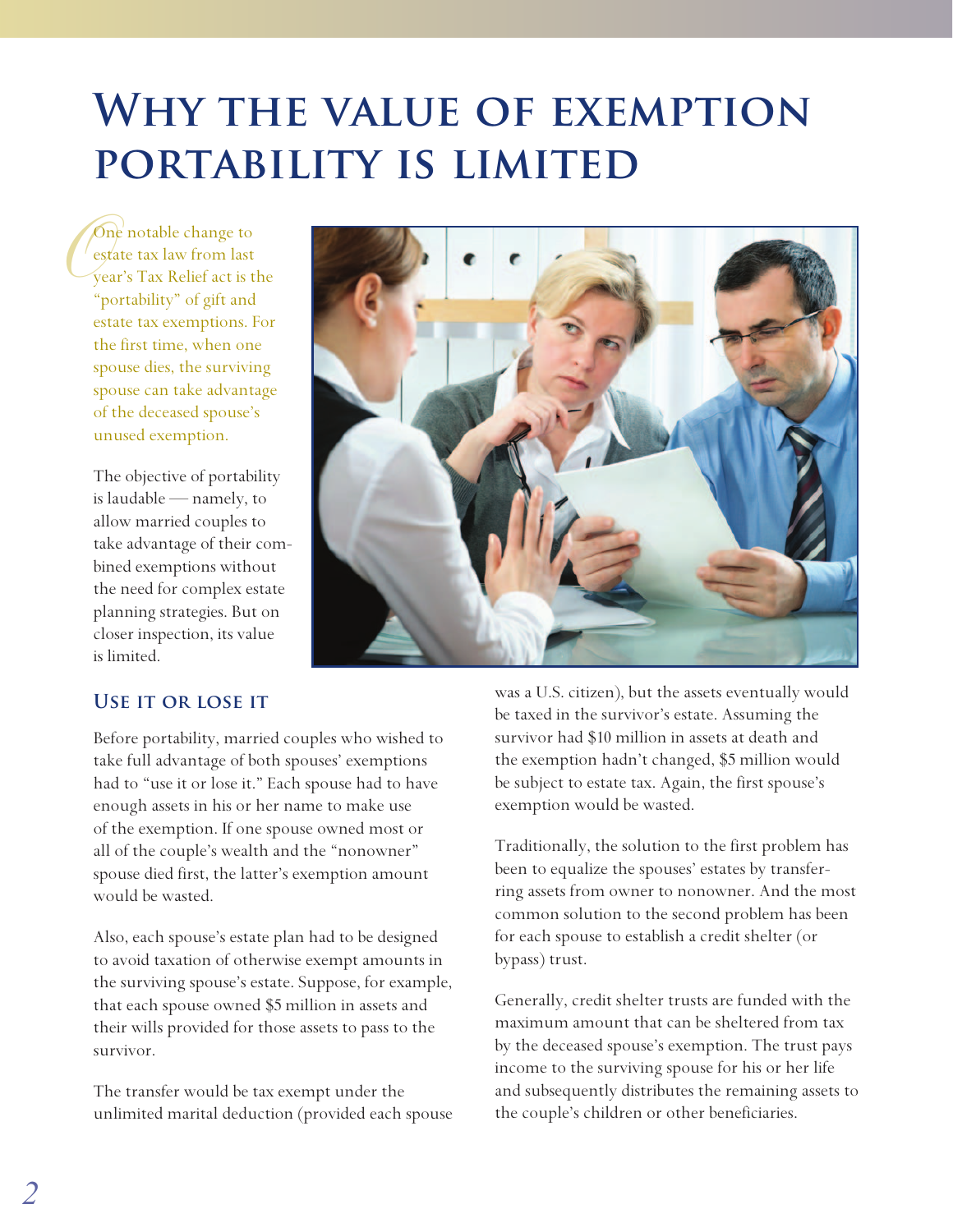Because the surviving spouse never gains control, the trust assets bypass his or her estate. In the previous example, the use of a credit shelter trust would have avoided estate taxes altogether. The first spouse's \$5 million exemption amount would pass into the trust. Then, when the surviving spouse dies, his or her exemption would cover the remaining \$5 million. In such a case, neither spouse's exemption would be wasted.

#### **A limited solution**

Portability seems to offer a simple solution, allowing couples to make the most of their exemptions without transferring assets or establishing complicated trusts. In most cases, however, it's no substitute for traditional estate planning. Here's why:

**It's temporary.** Relying on portability is risky because, unless Congress intervenes, it won't be available after 2012. Even if one spouse dies before portability's expiration, the surviving spouse must die or use up the deceased spouse's exemption via lifetime gifts before portability expires, or the exemption will be lost.

*Relying on portability is risky because, unless Congress intervenes, it won't be available after 2012.*

**It doesn't protect your assets.** Even if Congress extends portability, it won't protect your assets from your spouse's creditors, nor will it guarantee that he or she will manage the funds wisely or ultimately pass them on to your children. A credit shelter trust offers creditor protection, management oversight by a trustee you select and assurances that your wealth will ultimately benefit your children.

# **Portability isn't automatic**

If you decide to take advantage of portability, be aware that it doesn't apply automatically. A surviving spouse can take advantage of portability only if the deceased spouse's executor makes an election on a timely filed estate tax return. This is the case even if a return wouldn't otherwise be required.

Generally, estate tax returns are due within nine months of death, with an option to request a six-month extension.

**It doesn't avoid taxes on appreciation.** Unlike a credit shelter trust, portability doesn't lock in asset values for gift and estate tax purposes on your death, so appreciation can trigger unnecessary tax liability.

Suppose that you and your spouse each own \$5 million in assets and that you leave your entire estate to your spouse. If you die in 2012 without having made any taxable gifts, portability allows your spouse to use your entire \$5 million exemption. Let's say portability and the \$5 million exemption are made permanent. If, when your spouse dies, the value of your assets has grown to \$8 million, the \$3 million of appreciation will generate \$1.05 million in estate taxes (assuming a 35% rate and that your spouse's own \$5 million exemption is being used to protect his or her original \$5 million).

A credit shelter trust would have avoided estate taxes — in both your estate and your spouse's estate — on the entire \$8 million. This is true regardless of whether portability is extended and even if the estate tax exemption has been reduced at the time of your spouse's death. (Note that assets in your spouse's name that are in excess of his or her own available exemption at death would still be subject to tax.)

That being said, portability does have one appreciationrelated advantage: Unlike assets in a credit shelter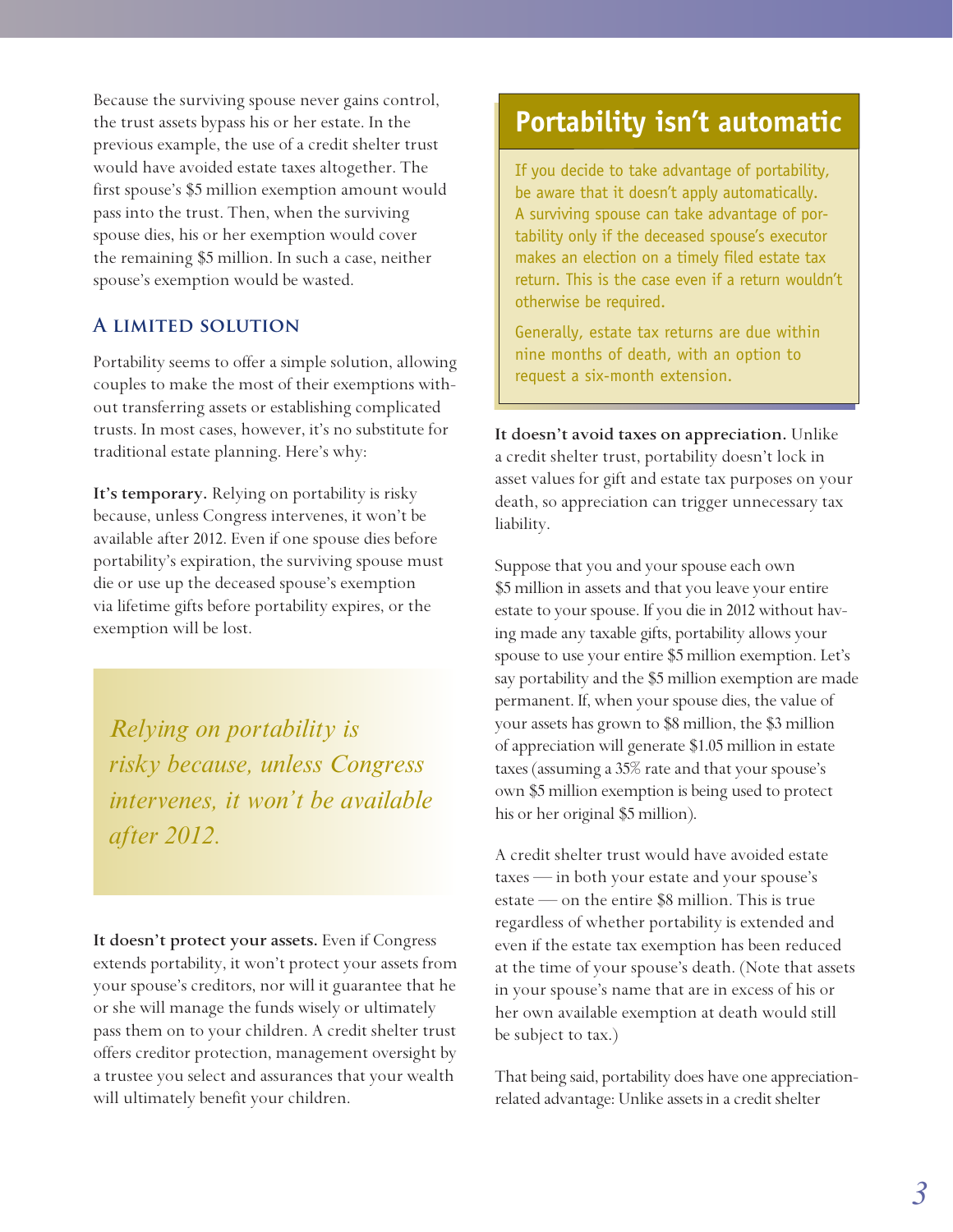trust, assets you've transferred to your spouse are entitled to a stepped-up basis when your spouse dies, reducing or eliminating capital gains taxes should your beneficiaries sell the assets. In most cases, however, the immediate estate tax savings produced by a credit shelter trust will outweigh the future additional income tax cost related to having a lower basis.

*Portability doesn't lock in asset values for gift and estate tax purposes on your death.*

**It doesn't apply to generation-skipping transfer (GST) tax.** The GST tax exemption isn't portable. If you wish to provide for your grandchildren, therefore, you'll need to use traditional estate planning techniques.

**It may not be available for state estate tax purposes.** If you rely on portability for federal tax purposes but live in a state that doesn't recognize it for state estate tax purposes, you'll forfeit any unused state exemption. (As of this writing, the states that have a separate estate tax system haven't adopted portability.)

#### **If your spouse remarries, the benefit may be**

**lost.** Portability is available only for a person's most recently deceased spouse. If your spouse remarries and his or her second spouse dies, portability will be limited to the second spouse's unused exemption, even if there is little or nothing left of it.

#### **Is portability right for you?**

If you believe that Congress will maintain the current estate tax regime and that you and your spouse's combined estates won't grow beyond \$10 million, portability might work for you. Under those circumstances, you can avoid gift and estate taxes and achieve a stepped-up basis for your children with minimal estate planning.

If you and your spouse have estates worth more than \$10 million or if you aren't willing to take the risk that Congress will eliminate portability or reduce the estate tax exemption, traditional estate planning strategies may be your best bet.

# **At your own risk The pitfalls of DIY estate planning**

*S*<br>*S*<br>*S*<br>*S*<br>*S*<br>*S* There's no law that says you can't prepare your own estate plan. And with an abundance of online services that automate the creation of wills and other documents, it's easy to do. But unless your estate is small and your plan is exceedingly simple, the pitfalls of do-it-yourself (DIY) estate planning can be many.

#### DOTTING THE I'S **and crossing the t's**

A common mistake people make with DIY estate planning is to neglect the formalities associated with the execution of wills and other documents. Rules vary from state to state regarding the number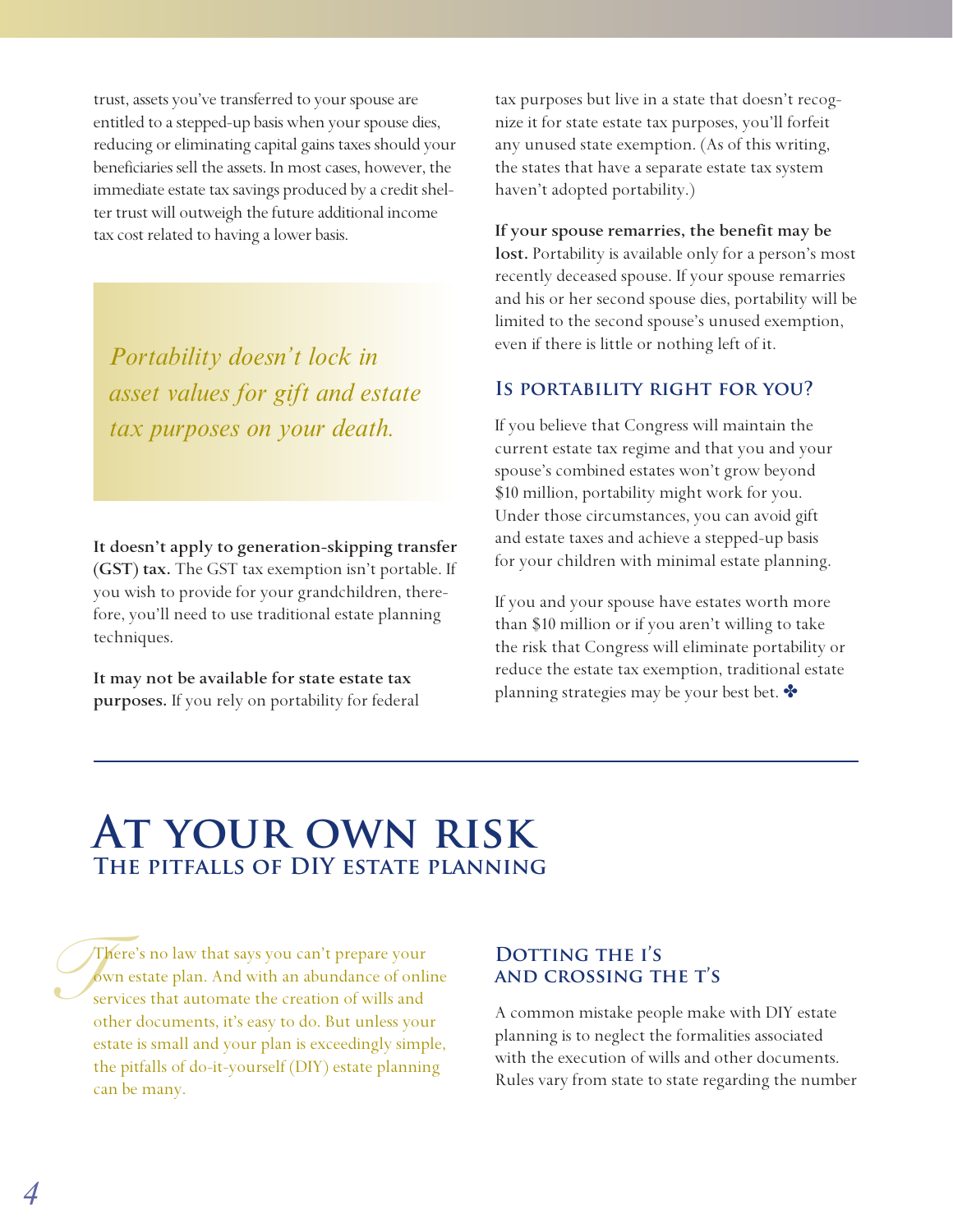and type of witnesses who must attest to a will and what, specifically, they must attest to.

Also, states have different rules about interested parties (that is, beneficiaries) serving as witnesses to a will or trust. In many states, interested parties are ineligible to serve as witnesses. In others, an interested-party witness triggers an increase in the required number of witnesses (from two to three, for example).

#### **Keeping abreast of tax law changes**

Legislative developments during the last several years demonstrate how changes in the tax laws from one year to the next can have a dramatic impact on your estate planning strategies. DIY service providers don't offer legal or tax advice and provide lengthy disclaimers to prove it. Thus, they cannot be expected to warn users that tax law changes may adversely affect their plans.

Consider this example: In 2003, Dave used an online service to generate estate planning documents. At the time, his estate was worth \$2 million and the federal estate tax exemption was \$1 million.

Dave's plan provided for the creation of a trust for the benefit of his children, funded with the maximum amount that could be transferred free of federal estate tax, with the remainder going to his wife, Ann. If Dave died in 2003, for example, \$1 million would have gone into the trust and the remaining \$1 million would have gone to Ann.

Suppose, however, that Dave dies in 2011, when the federal estate tax exemption has increased to \$5 million and his estate has grown to \$4 million. Under the terms of his plan, the entire \$4 million — all of which can be transferred free of federal estate tax — will pass to the trust, leaving nothing for Ann.

The outcome might be even worse if Dave lives in a state that has "decoupled" from the federal exemption. If, for example, the applicable state exemption is \$2 million, half of the money transferred to the trust will be subject to state estate tax.

While even a qualified professional couldn't have predicted in 2003 what the estate tax exemption would be at Dave's death, he or she could have structured a plan that would provide the flexibility needed to respond to tax law changes.

#### **Don't try this at home**

These are just a few examples of the many pitfalls associated with DIY estate planning. To ensure that you achieve your estate planning objectives, it's important to have your documents prepared — or, at the very least, reviewed — by a qualified professional. Then, have a professional review your plan periodically to be sure it's up to date.

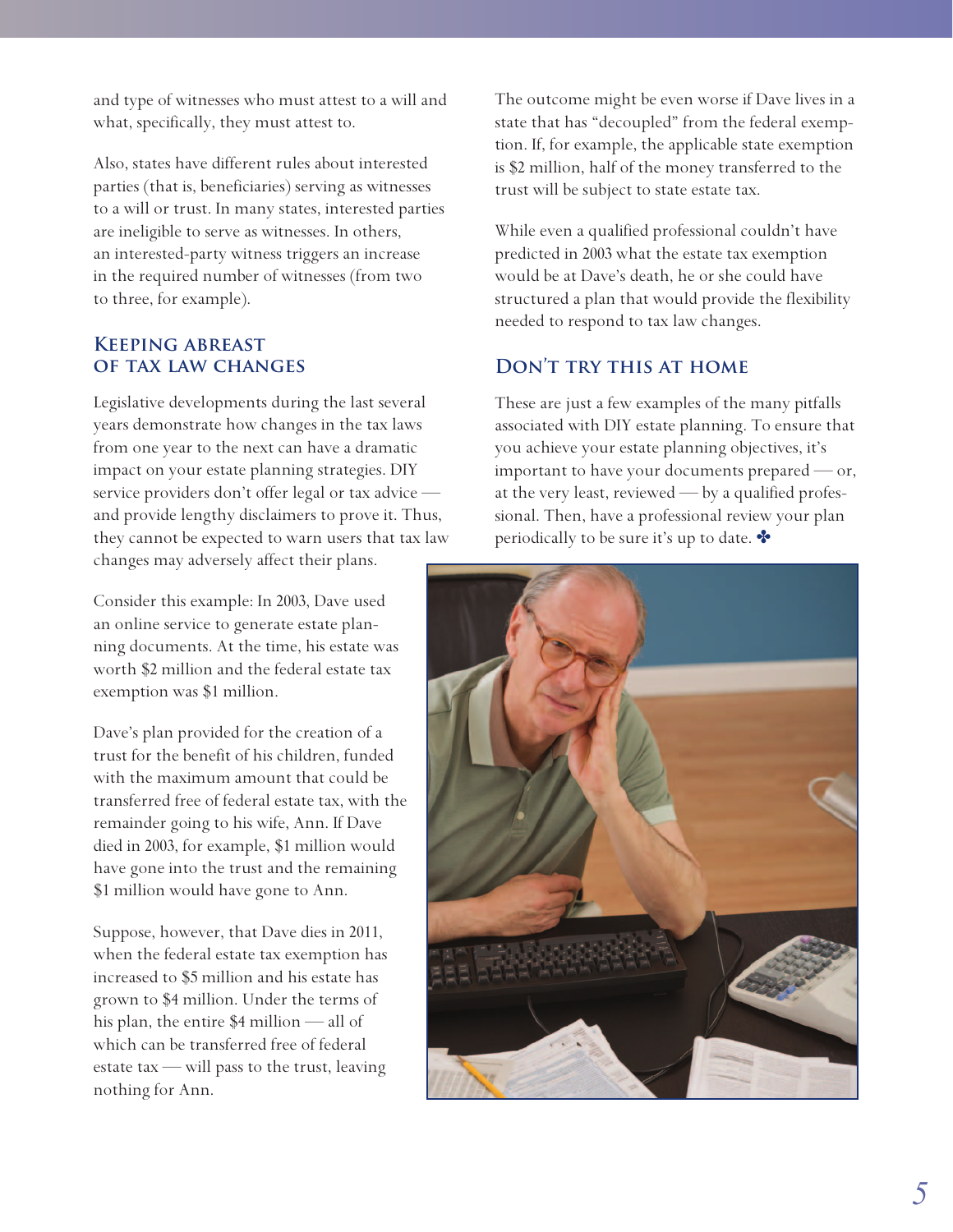# **Postmortem affairs What you need to do after a family member's death**

Bob h Bob had always leaned on his brother, John, in times of hardship. After the deaths of their parents it was John who took care of the funeral arrangements and put their estates in order. Now, after John's death, Bob is at a loss as to what needs to be done to take care of his brother's legal and financial matters. If you find yourself in this situation, here's what you need to do.

#### **Will or living trust document**

Your first step is to locate your loved one's will or living trust document. Places to look include safe deposit boxes, safes or strongboxes, or filing cabinets. Next, contact the attorney who drafted your loved one's will or living trust and make an appointment.

If the attorney can't be identified or the deceased didn't have one, an attorney should be retained by the personal representative named in the will and/ or the trustee of the living trust. Further, if you find that your loved one died without a will or living trust, consult legal counsel about steps you should take to initiate court administration of the estate.

If assets pass under a will, the deceased's personal representative should consult legal counsel about



initiating probate proceedings. If you're named as the personal representative, remember that you have no authority to act on behalf of the estate until a court accepts the will as valid and appoints you to act in that capacity.

*Don't pay outstanding bills until you've inventoried all of the deceased's assets and debts and compiled a complete list of his or her creditors.*

If the deceased had a living trust, the trustee can begin managing the deceased's affairs immediately, without the need for court proceedings.

#### **Assets and liabilities**

Assuming you're the personal representative or trustee, you'll need to conduct an inventory of your loved one's assets and liabilities, paying particular attention to assets that may require immediate attention, such as life insurance policies, stock options and retirement plans. If probate is required, be sure your attorney moves quickly so the court can address the disposition of stock options and other time-sensitive assets.

Don't pay any outstanding bills until you've inventoried all of the deceased's assets and debts and compiled a complete list of his or her creditors.

#### **Life insurance and Social Security**

To file a life insurance claim, contact the deceased's insurance agent. You'll likely need to furnish the following to the life insurance company: a death